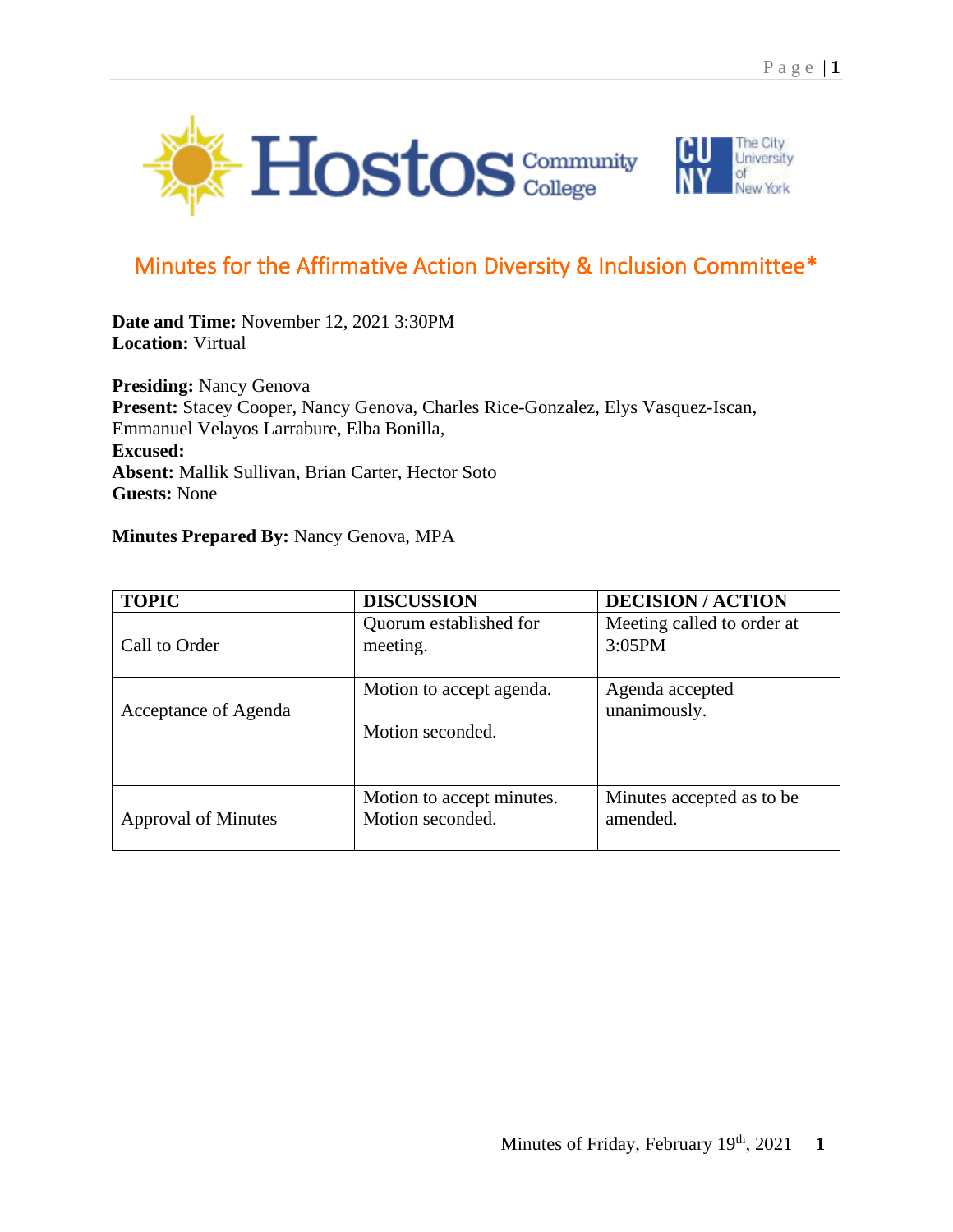| <b>TOPIC</b>        | <b>DISCUSSION</b>              | <b>DECISION/ACTION</b>      |
|---------------------|--------------------------------|-----------------------------|
|                     | Chair welcomed committee       | Chair will reach out to     |
| Chair's Remarks     | members. She suggested         | Professor Bencivenni to     |
|                     | inviting a speaker that can    | invite to December meeting. |
|                     | inservice committee on         |                             |
|                     | Federal Laws that have gone    |                             |
|                     | into effect in regards to      |                             |
|                     | diversity and inclusion in     |                             |
|                     | workplace. She suggested       |                             |
|                     | inviting an expert and         |                             |
|                     | committee can decide if they   |                             |
|                     | choose to open the in-service  |                             |
|                     | session to the school. Chair   |                             |
|                     | suggested that we do it        |                             |
|                     | around a diversity             |                             |
|                     | celebration; African           |                             |
|                     | American History Month.        |                             |
|                     | Women's History Month.         |                             |
|                     | Professor Iscan-Vasquez        |                             |
|                     | suggested we invite Marcella   |                             |
|                     | Bencivenni present the         |                             |
|                     | findings of study she did of   |                             |
|                     | female faculty and how         |                             |
|                     | challenges were different for  |                             |
|                     | females than males during the  |                             |
|                     | transition from in person to   |                             |
|                     | virtual instruction. Some      |                             |
|                     | members of the committee       |                             |
|                     | shared their personal stories. |                             |
|                     | *Chair announced the           | Committee were pleased with |
| <b>Old Business</b> | committee name has finally     | the final change.           |
|                     | been officially changed from   |                             |
|                     | <b>Affirmative Action</b>      |                             |
|                     | Committee to Affirmative       |                             |
|                     | <b>Action Diversity and</b>    |                             |
|                     | <b>Inclusion Committee.</b>    |                             |
|                     |                                |                             |
|                     |                                |                             |
|                     | <b>Charles Rice Gonzalez</b>   | Committee members thought   |
| <b>New Business</b> | suggested that after Professor | this was a great idea and   |
|                     | Bencivenni presentation        | could easily show gender    |
|                     | perhaps some of female         | diversity.                  |
|                     | narratives from the study can  |                             |
|                     | be made into a theater         |                             |
|                     | production.                    |                             |
|                     |                                |                             |